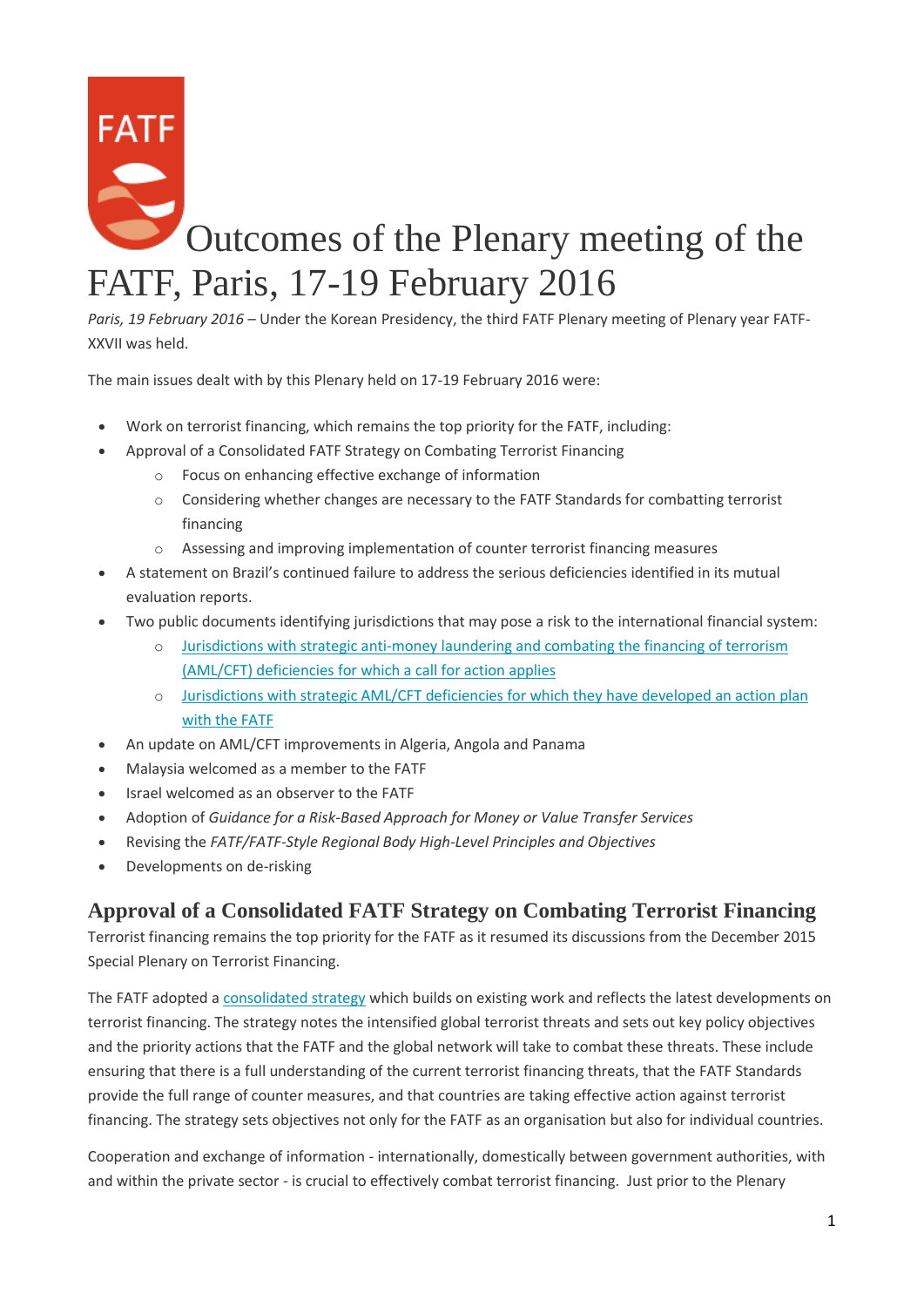meeting, the FATF held two special meetings that informed the Consolidated FATF Strategy to Combatting Terrorist Financing as well as future work:

- A meeting with the private sector provided valuable insights into the operational aspects of terrorist financing. It involved a wide range of experts including from a full range of operational authorities and from the banking and money service business sectors. The experts exchanged views on how to identify terrorist financing, as well as on enhancing information exchange. Deeper knowledge of all aspects of terrorist financing will allow FATF to more accurately gauge whether its measures provide countries with the strongest possible tools to combat terrorist financing.
- A [joint FATF-CIFG meeting](http://www.fatf-gafi.org/publications/fatfgeneral/documents/fatf-cifg-communique-feb-2016.html) brought together 55 states and multilateral organisations, including the United Nations, the Egmont Group of Financial Intelligence Units, the International Monetary Fund, the World Bank and other stakeholders to exchange information on current efforts to combat ISIL financing.

### **Focus on effective exchange of information**

In December 2015, the FATF called on its members to provide more information on their terrorist financing risks and the barriers they face in effective information sharing -- at the international and domestic levels, as well as between government authorities, with and within the private sector. The initial review of this information confirmed some of these barriers but also noted a number of good practices and useful tools and mechanisms that may help to overcome them. The FATF will continue its analysis which will help to identify steps to strengthen information exchange at all levels. Combatting terrorist financing is a global priority, and all the FATF-Style Regional Bodies (FSRBs) agreed to expeditiously conduct similar exercises. This will ensure that there is a global response to challenges in information sharing.

### **Considering whether changes are necessary to the FATF Standards for combatting terrorist financing**

The FATF is also analysing whether revisions to the FATF standards are necessary to integrate the financial provisions of recent United Nations Security Council Resolutions dealing with terrorism and terrorist financing, such as UNSCR 2199 and 2253.

### **Assessing and improving implementation of counter terrorist financing measures**

In 2015, the FATF conducted a review of 199 jurisdictions to determine the extent to which they had implemented key elements of Recommendations 5 and 6 (criminalisation of terrorist financing, targeted financial sanctions). When the findings of this review were published in October 2015, the FATF identified 22 jurisdictions with fundamental problems: either the jurisdiction had not criminalised terrorist financing or it had no powers to implement targeted financial sanctions. Since then, a number of these jurisdictions passed urgent legislation to address these shortcomings. As a result, 12 countries are no longer identified has having fundamental shortcomings. Five countries were added to FATF's list. The remaining 15 jurisdictions must now take urgent action to address their shortcomings, including requesting technical assistance from relevant bodies if necessary. They must report to the FATF's International Cooperation Review Group on the progress they have made.

The FATF members with less serious shortcomings in their implementation of Recommendation 5 and 6 will report to the Plenary in June 2016 on the steps they have taken to address these shortcomings. FSRB members will be subject to a similar process with their respective FSRB.

The FATF modified its methodology for assessing AML/CFT systems to include requirements related to banning the financing of foreign terrorist fighters.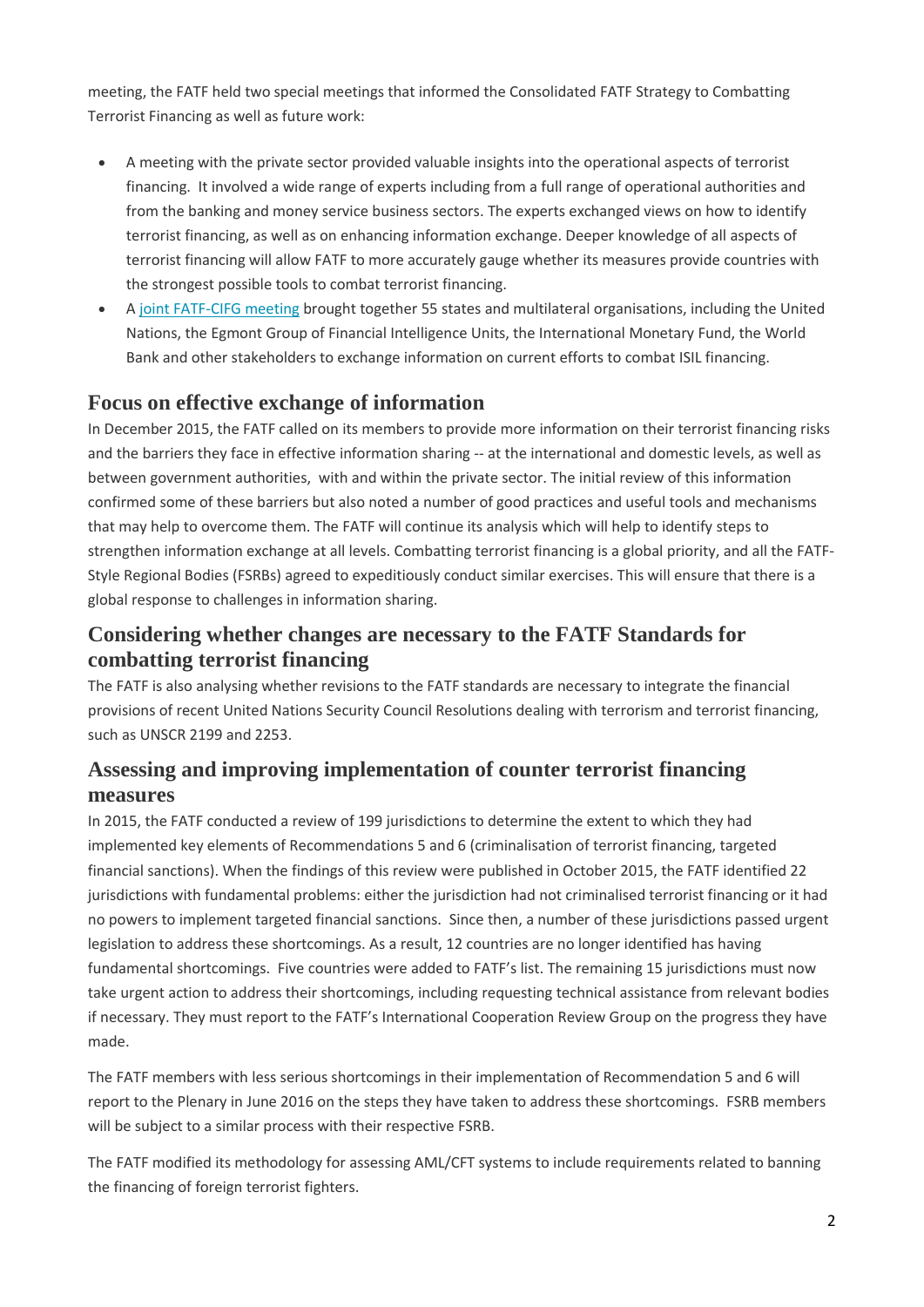### **Future work on combatting terrorist financing**

The FATF will continue to prioritise measures to combat terrorist financing. It will report to the G20 Finance Ministers and Central Bank Governors' Meeting on 26-27 February on key anti-terrorist financing issues.

# **Brazil**

The FATF is deeply concerned by Brazil's continued failure to remedy the serious deficiencies identified in its third mutual evaluation report adopted in June 2010. Brazil has not criminalised terrorist financing since 2004 when Brazil's second mutual evaluation report was adopted. While we welcome progress by Brazil on the freezing of terrorist assets, further improvements are required to fully satisfy the FATF standards.

The FATF now calls on Brazil to fulfil its FATF membership commitment by enacting counter terrorist financing legislation that adequately addresses these shortcomings in line with the FATF Recommendations. If adequate legislation has not been enacted by the next FATF Plenary (20 June 2016), the FATF will consider the next steps in the follow-up process.

## **Update on AML/CFT improvements in Algeria, Angola and Panama**

The FATF congratulated Algeria, Angola and Panama for the significant progress made in addressing the strategic AML/CFT deficiencies earlier identified by the FATF and included in their respective action plans. These countries will no longer be subject to the FATF's monitoring under its on-going global AML/CFT compliance process. Each country will work with its respective FATF-Style Regional Body as it continues to further strengthen its AML/CFT regime.

## **Malaysia welcomed as a Member of the FATF**

The FATF granted full membership to Malaysia at this Plenary. Malaysia underwent a mutual evaluation that was adopted in 2015. Since then, it has worked to develop an action plan for addressing key effectiveness issues identified during the evaluation. Based on the commitment demonstrated by the action plan and the continuing progress in efforts to improve its AML/CFT, the Plenary agreed to grant membership and continue to monitor progress through the enhanced follow-up process.

## **Guidance for a Risk-Based Approach for Money or Value Transfer Services**



The FATF issued an updated Guidance for a Risk-Based Approach for Money or Value Transfer Services (MVTS). MVTS providers play an important role in the international financial system, in particular for the migrant communities around the world. This guidance will assist countries and their competent authorities, as well as the practitioners in the MTVS sector and in the banking sector that have or are considering MVTS providers as customers, to apply the risk-based approach to the development of measures to combat money laundering and terrorist financing for the MVTS sector.

### [Read more](http://www.fatf-gafi.org/publications/fatfrecommendations/documents/rba-money-or-value-transfer.html)

[Guidance for a Risk-Based Approach for Money or Value Transfer](http://www.fatf-gafi.org/media/fatf/documents/reports/Guidance-RBA-money-value-transfer-services.pdf)  [Services](http://www.fatf-gafi.org/media/fatf/documents/reports/Guidance-RBA-money-value-transfer-services.pdf) (2311 kb)

**Revising the FATF/FSRB High-Level Principles and Objectives**